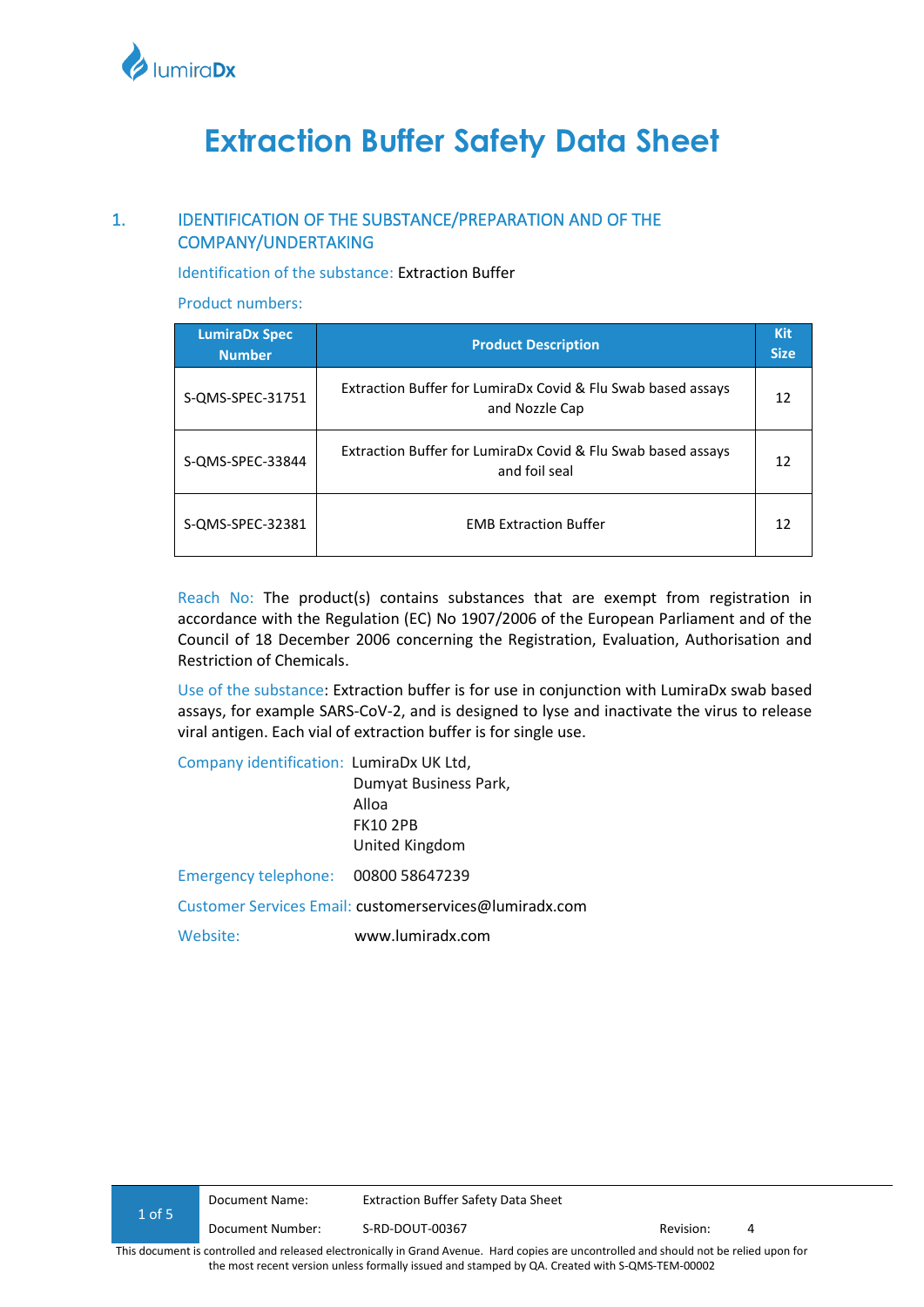

# 2. HAZARDS IDENTIFICATION

Principle routes of exposure: Ingestion, eye contact and/or skin contact.

Ingestion: Ingestion of extraction buffer may cause nausea, vomiting, restlessness, diarrhoea, headache, dizziness, weakness, blurred vision, dyspnoea, hypotension, tachycardia, bradycardia, tachypnoea, hypothermia, acidosis and convulsions.

Skin contact: Contact with skin may cause irritation.

Eye contact: Contact with eyes may cause irritation.

Hazardous decomposition products: When exposed to fire, produces normal products of combustion.

Unusual fire, explosion and reactivity hazards: The LumiraDx Extraction Buffer contains Sodium azide, which may over a period of time react with metal in plumbing systems to form an accumulation of explosive metallic azide, therefore it should be discarded with a large quantity of water.

## 3. INFORMATION ON INGREDIENTS

Material within the Extraction Buffer: Colourless, clear liquid containing a mix of components

| <b>Component</b>                      | <b>Concentration</b> |
|---------------------------------------|----------------------|
| Tris (Hydroxymethyl) aminomethane     | 50-500mM             |
| Hydrochloric acid                     | Less than 0.01%      |
| Detergent                             | 0.50%                |
| Polyoxyethylene sorbitane monolaurate | 1.00%                |
| Sodium azide                          | 0.09%                |

Hazardous Components: None in reportable quantities.

## 4. FIRST AID MEASURES

Inhalation: In case of inhalation, immediately move person into fresh air and make them gargle. If symptoms persist, consult a physician.

Skin contact: In case of skin contact, immediately wash affected area with soapy water and rinse thoroughly.

Ingestion: If swallowed, drink a large volume of water and induce vomiting. If symptoms persists, consult a physician.

Eye contact: In the case of contact with eyes, rinse immediately with plenty of water for at least 15 minutes. If symptoms persist, consult a physician.

## 5. FIRE-FIGHTING

#### 5.1. FIRE-FIGHTING MEASURES

Flash point**:** Not applicable.

Flammable limits (Upper/Low): Not applicable.

Suitable extinguishing media**:** Use BC-power, CO2 or water spray.

Special firefighting procedure: Not applicable.

|          | Document Number: | S-RD-DOUT-00367                            | Revision:<br>4 |  |
|----------|------------------|--------------------------------------------|----------------|--|
| $2$ of 5 | Document Name:   | <b>Extraction Buffer Safety Data Sheet</b> |                |  |

This document is controlled and released electronically in Grand Avenue. Hard copies are uncontrolled and should not be relied upon for the most recent version unless formally issued and stamped by QA. Created with S-QMS-TEM-00002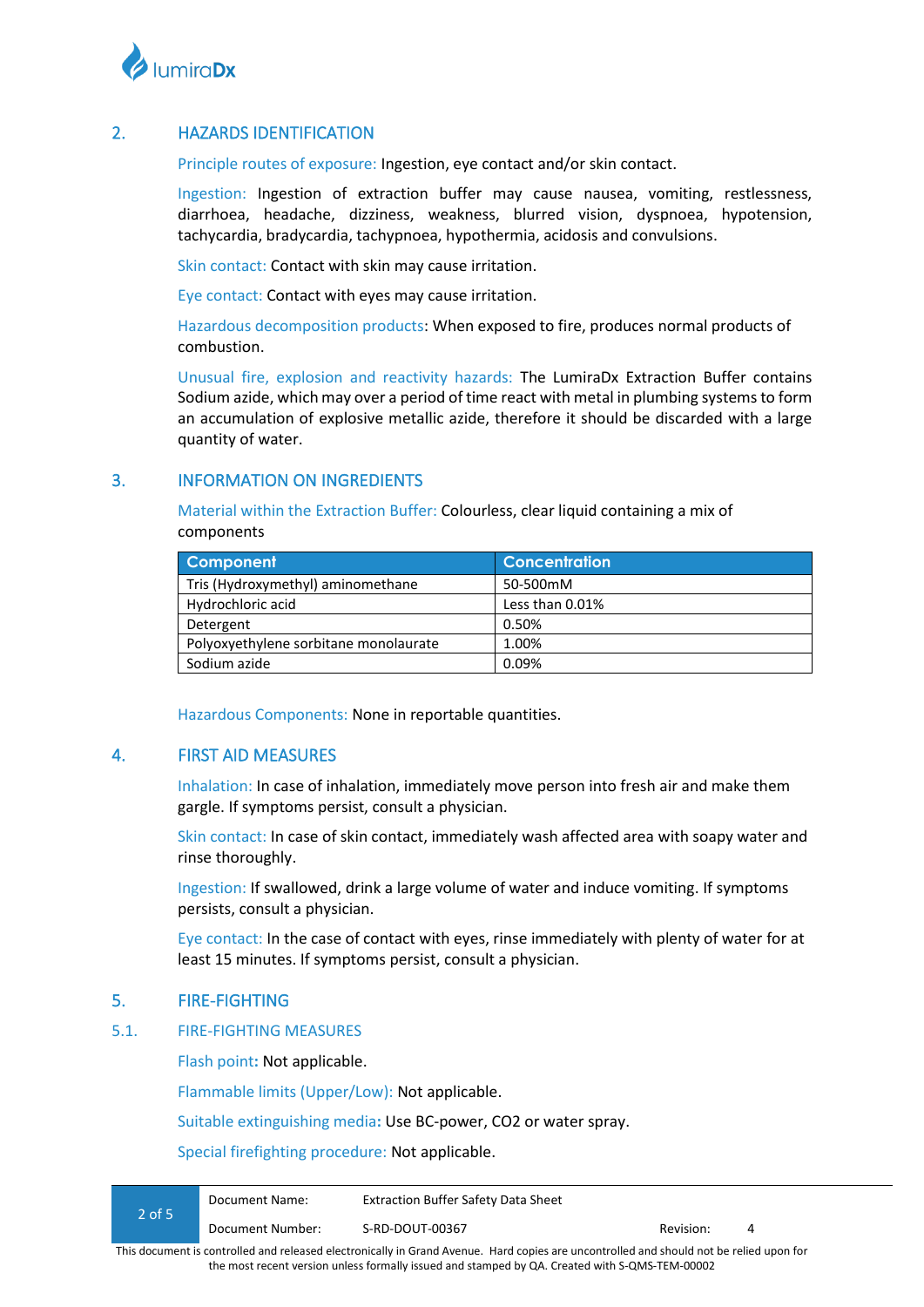

Unusual hazards: Not applicable.

# 6. ACCIDENTAL RELEASE MEASURES

In case of spill or leak: In case of spill or leak, wear appropriate personal protective equipment. Soak up spillage with inert absorbent material and dispose of as hazardous waste. Keep in suitable containers for disposal.

# 7. HANDLING AND STORAGE

Precautions to be taken in handling and storage: Avoid contact with eyes, skin and clothing. Wear appropriate PPE when handling.

Storage conditions: Store in a cool and dry place (2ºC-30ºC), avoiding high temperature, high humidity and direct sunlight.

Handle conditions: Avoid rough handling, such as tumbling, dropping, shocking and dragging the storage vessel. Prevent leaking and splashing of buffer.

# 8. EXPOSURE CONTROLS/PERSONAL PROTECTION

Respiratory Protection: None required.

Skin: Handle with gloves when performing a test. Gloves must be inspected prior to use. Use proper glove removal technique (without touching glove's outer surface) to avoid skin contact with this product. Dispose of contaminated gloves after use in accordance with applicable laws and good laboratory practices. Wash and dry hands thoroughly.

Eye: None required.

Ventilation: Normal ventilation exposure controls.

## 9. PHYSICAL AND CHEMICAL PROPERTIES

9.1. Appearance: Colourless, clear liquid.

Physical state: Liquid.

#### 9.2. Important health, safety and environmental information

Boiling point: Not applicable.

pH:  $7.5 - 7.6$  ( $25^{\circ}$ C).

Solubility in Water: Not applicable.

Vapor Pressure: Not available.

Vapor Density (air = 1): Not available.

Evaporation Rate (water  $= 1$ ): Not applicable.

Appearance: Colourless, clear liquid.

Odour: None.

## 10. STABILITY AND REACTIVITY

Stability: Stable when stored between 2ºC-30ºC, avoiding high temperature, high humidity and direct sunlight.

| $3$ of 5 | Document Name:   | Extraction Buffer Safety Data Sheet |           |   |  |
|----------|------------------|-------------------------------------|-----------|---|--|
|          | Document Number: | S-RD-DOUT-00367                     | Revision: | 4 |  |
| .        |                  |                                     |           |   |  |

This document is controlled and released electronically in Grand Avenue. Hard copies are uncontrolled and should not be relied upon for the most recent version unless formally issued and stamped by QA. Created with S-QMS-TEM-00002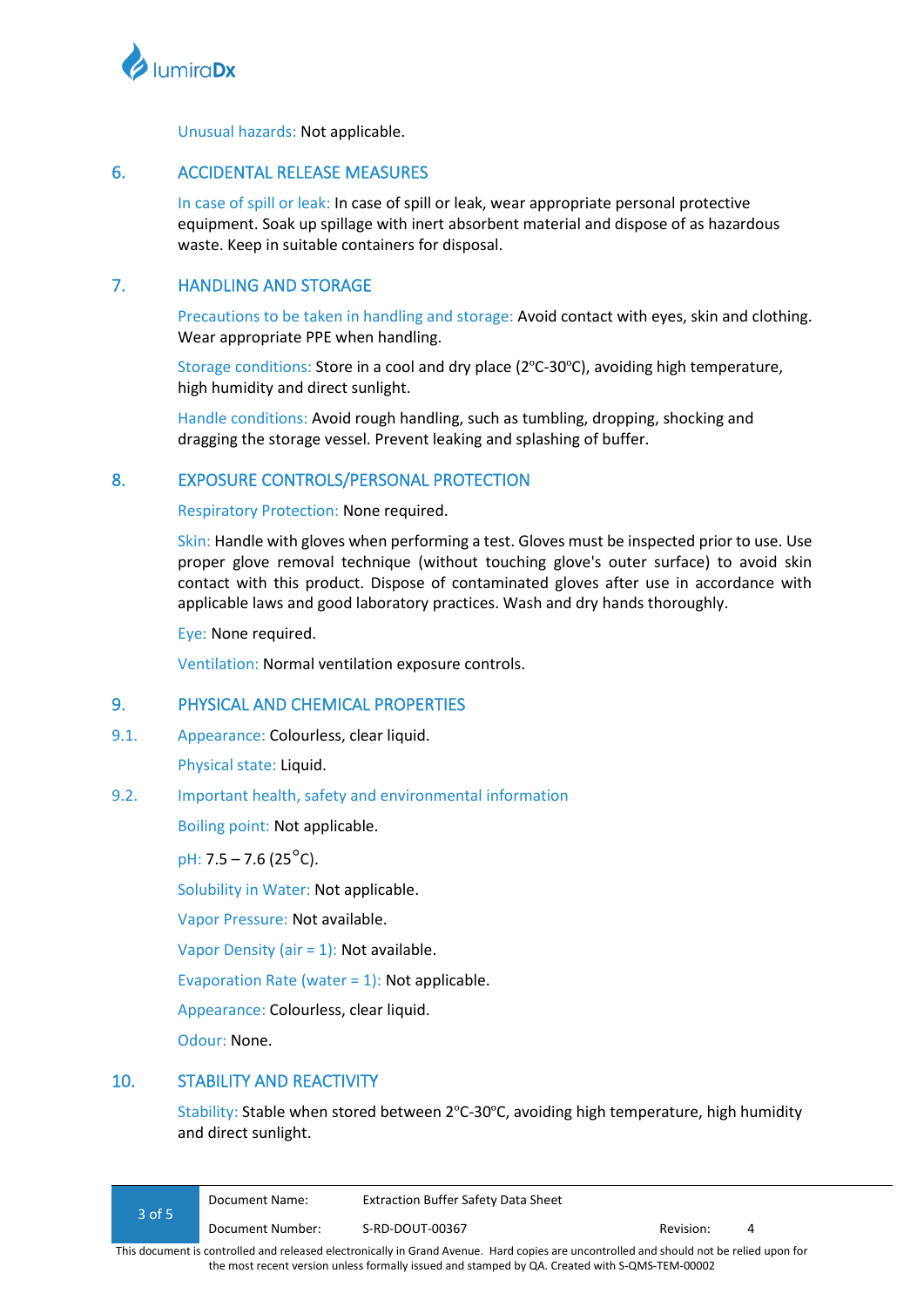

Conditions to avoid: Temperature below 2℃ and above 30℃, direct sunlight and conditions of high humidity.

Materials to avoid: None.

Hazardous decomposition products: None.

## 11. TOXICOLOGICAL INFORMATION

| Sodium azide           | CAS No. 26628-22-8 |          |                                                                                          |
|------------------------|--------------------|----------|------------------------------------------------------------------------------------------|
| <b>Acute Toxicity:</b> |                    |          |                                                                                          |
| Human                  | TDL <sub>0</sub>   | 710ug/kg | General anaesthesia,<br>unconsciousness, light-<br>headedness, urinary<br>organ disorder |
| Rat                    | LD <sub>50</sub>   | 27mg/kg  |                                                                                          |
| Mouse                  | $LD_{50}$          | 28mg/kg  |                                                                                          |
| Rabbit                 | $LD_{50}$          | 20mg/kg  |                                                                                          |

Irritation: No data is available on the product itself.

Mutagenicity: Mutagenicity examination which uses microorganisms: *E.coli* (150nmol/ml), *Salmonella* (10ug/plate). DNA Inhibition test: Human fibroblast (50mg/ml).

Carcinogenicity: No mention of associated carcinogenicity within OSHA, NTP or IARC.

Chronic toxicity: No data is available on the product itself.

## 12. ECOLOGICAL INFORMATION

No ecological information available.

## 13. DISPOSAL CONSIDERATIONS

Appropriate methods of disposal: Dispose waste in accordance with Federal, State, and Local regulations.

European Community (EC) consideration: Use appropriate waste codes based on ingredients

## 14. TRANSPORT INFORMATION

#### **IATA/DOT/IMDG**

UN-Number: Not applicable.

Material Proper shipping name: Extraction Buffer.

Hazard class: Non-Hazardous.

Transport Considerations: Transport product within temperature range of 2℃ - 30℃. Ensure product is not dropped or damaged during transport.

the most recent version unless formally issued and stamped by QA. Created with S-QMS-TEM-00002